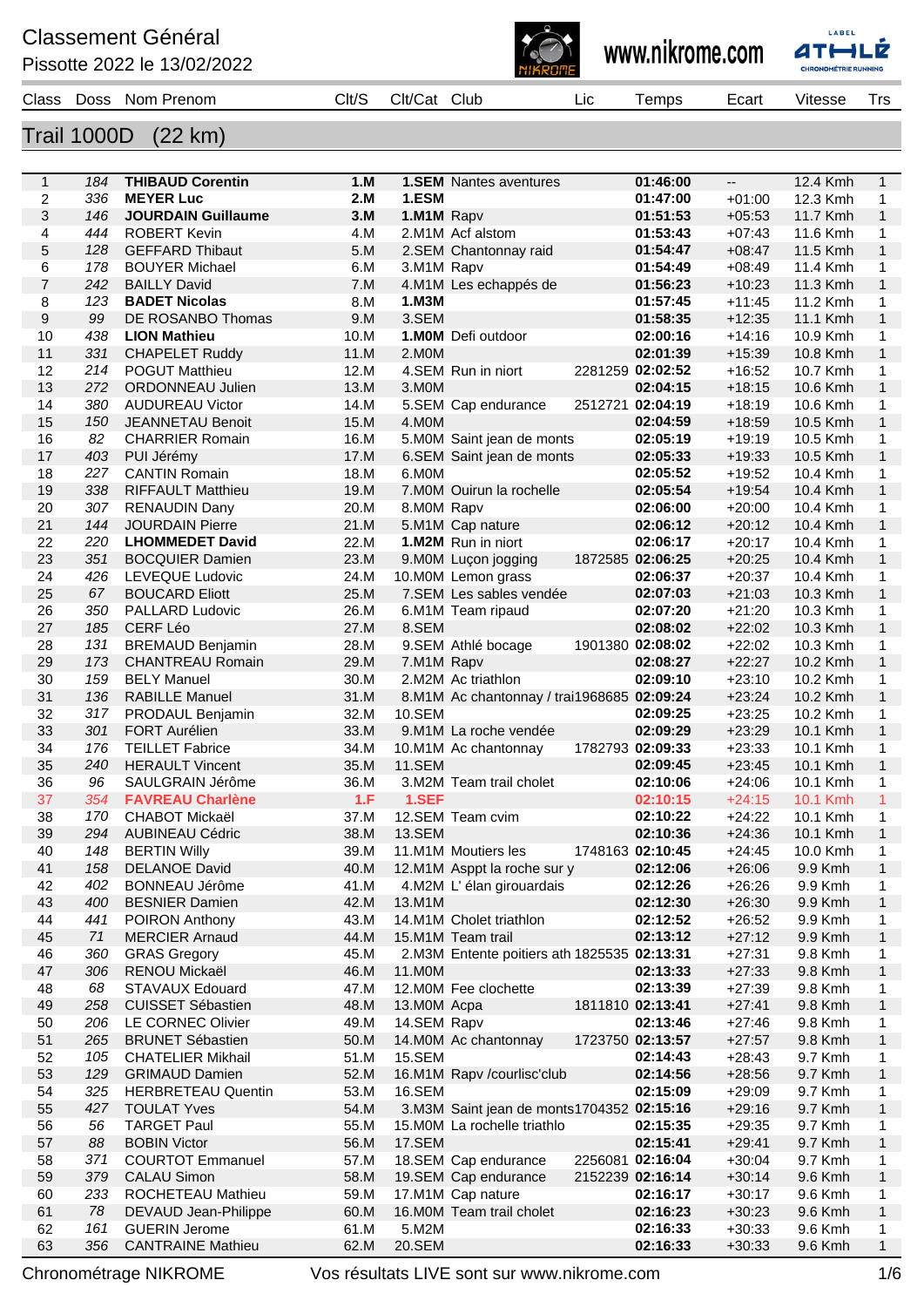| Class | <b>Doss</b> | Nom Prenom                                          | Clt/S | Clt/Cat Club  |                                              | Lic | Temps            | Ecart                | Vitesse | Trs               |
|-------|-------------|-----------------------------------------------------|-------|---------------|----------------------------------------------|-----|------------------|----------------------|---------|-------------------|
| 64    | 69          | RONDINEAU Arnaud                                    | 63.M  | 21.SEM        |                                              |     | 02:17:08         | $+31:08$             | 9.6 Kmh | $\mathbf{1}$      |
| 65    | 192         | <b>TCHAKMAKDJIAN Nathan</b>                         | 64.M  |               | 22.SEM Cap nature                            |     | 02:17:35         | $+31:35$             | 9.5 Kmh | $\mathbf{1}$      |
| 66    | 180         | <b>BEAUFILS Christophe</b>                          | 65.M  |               | 17. MOM Les echappés de                      |     | 02:17:45         | $+31:45$             | 9.5 Kmh | 1                 |
| 67    | 410         | <b>MICHEL Solenn</b>                                | 2.F   |               | 2.SEF Cap endurance                          |     | 1969607 02:18:32 | $+32:32$             | 9.5 Kmh | $\mathbf{1}$      |
| 68    | 149         | <b>GOUAS Guillaume</b>                              | 66.M  | 18.M1M Rapv   |                                              |     | 02:18:34         | $+32:34$             | 9.5 Kmh | 1                 |
| 69    | 142         | POIREAULT Fabien                                    | 67.M  | 18.MOM Rapv   |                                              |     | 02:18:34         | $+32:34$             | 9.5 Kmh | $\mathbf{1}$      |
| 70    | 449         | RAMBEAU Merwan                                      | 68.M  | 23.SEM        |                                              |     | 02:19:06         | $+33:06$             | 9.4 Kmh | 1                 |
| 71    | 236         | <b>WALLESCH Mathieu</b>                             | 69.M  |               | 19.M0M C.a.p à st do/ kinet                  |     | 02:19:08         | $+33:08$             | 9.4 Kmh | $\mathbf{1}$      |
| 72    | 443         | <b>PRAUD Alain</b>                                  | 70.M  |               | 4.M3M Courlisch                              |     | 02:19:18         | $+33:18$             | 9.4 Kmh | 1                 |
| 73    | 156         | <b>BOUTIN Benjamin</b>                              | 71.M  | 20.M0M        |                                              |     | 02:19:50         | $+33:50$             | 9.4 Kmh | $\mathbf{1}$      |
| 74    | 368         | MIGUEL José                                         | 72.M  |               | 5.M3M Team trail cholet                      |     | 02:20:14         | $+34:14$             | 9.4 Kmh | 1                 |
| 75    | 152         | <b>CHACUN Geoffrey</b>                              | 73.M  | <b>24.SEM</b> |                                              |     | 02:20:17         | $+34:17$             | 9.4 Kmh | $\mathbf{1}$      |
| 76    | 134         | <b>BATY Nicolas</b>                                 | 74.M  |               | 21.M0M Cheffois                              |     | 02:20:23         | $+34:23$             | 9.4 Kmh | 1                 |
| 77    | 110         | <b>DEKENS Amandine</b>                              | 3.F   |               | 3.SEF Ouirun la rochelle                     |     | 02:20:34         | $+34:34$             | 9.3 Kmh | $\mathbf{1}$      |
| 78    | 205         | <b>BUTEAU Pierre</b>                                | 75.M  |               | 25.SEM Triathlon club nanta                  |     | 02:20:35         | $+34:35$             | 9.3 Kmh | 1                 |
| 79    | 63          | <b>JANICOT Kévin</b>                                | 76.M  |               | 26.SEM Jogging club                          |     | 2368508 02:20:45 | $+34:45$             | 9.3 Kmh | $\mathbf{1}$      |
| 80    | 267         | <b>JOSLAIN Benoît</b>                               | 77.M  |               | 22.M0M L'élan girouardais                    |     | 02:21:01         | $+35:01$             | 9.3 Kmh | 1                 |
| 81    | 312         | <b>ALLEAUD Virginie</b>                             | 4.F   | <b>1.M0F</b>  |                                              |     | 02:21:09         | $+35:09$             | 9.3 Kmh | 1                 |
| 82    | 366         | <b>ROUX Mario</b>                                   | 78.M  |               | 23.M0M Run in mouilleron                     |     |                  |                      |         |                   |
| 83    | 445         |                                                     | 79.M  |               | 24.M0M Saintes triathlon                     |     | 02:21:13         | $+35:13$<br>$+35:45$ | 9.3 Kmh | 1<br>$\mathbf{1}$ |
| 84    | 313         | <b>BOURSIER Lilian</b><br><b>DUSSAILLANT Samuel</b> | 80.M  |               |                                              |     | 02:21:45         |                      | 9.3 Kmh |                   |
|       |             |                                                     |       | 19.M1M        |                                              |     | 02:21:57         | $+35:57$             | 9.2 Kmh | 1                 |
| 85    | 160         | GONZALEZ DEL CASTILLO                               | 81.M  |               | 27.SEM Asptt cholet                          |     | 02:21:57         | $+35:57$             | 9.2 Kmh | $\mathbf{1}$      |
| 86    | 101         | PICHARD Julien                                      | 82.M  | 6.M2M Magic   |                                              |     | 02:22:10         | $+36:10$             | 9.2 Kmh | 1                 |
| 87    | 432         | <b>DIONISIO Emmanuel</b>                            | 83.M  |               | 6.M3M Team trail cholet                      |     | 02:22:18         | $+36:18$             | 9.2 Kmh | $\mathbf{1}$      |
| 88    | 59          | <b>GUILHOT Quentin</b>                              | 84.M  |               | 25.M0M Ouirun la rochelle                    |     | 02:22:28         | $+36:28$             | 9.2 Kmh | 1                 |
| 89    | 122         | <b>MOREAU Alexis</b>                                | 85.M  | 28.SEM Rapv   |                                              |     | 02:22:41         | $+36:41$             | 9.2 Kmh | $\mathbf{1}$      |
| 90    | 358         | <b>PEUCH Philippe</b>                               | 86.M  | 26.M0M        |                                              |     | 02:22:52         | $+36:52$             | 9.2 Kmh | 1                 |
| 91    | 195         | RIOTTEAU François                                   | 87.M  |               | 20.M1M Bdst cap                              |     | 02:23:05         | $+37:05$             | 9.2 Kmh | $\mathbf{1}$      |
| 92    | 171         | PREVERAUD Arnaud                                    | 88.M  | 27.M0M        |                                              |     | 02:23:24         | $+37:24$             | 9.2 Kmh | 1                 |
| 93    | 243         | <b>PINEAU Baptiste</b>                              | 89.M  |               | 28.M0M Courlisch                             |     | 02:23:40         | $+37:40$             | 9.1 Kmh | $\mathbf{1}$      |
| 94    | 264         | <b>WOZNIAK Matthys</b>                              | 90.M  |               | 2.ESM Esco 44                                |     | 1880452 02:23:52 | $+37:52$             | 9.1 Kmh | 1                 |
| 95    | 137         | HAURET-CLOS Benjamin                                | 91.M  | 29.M0M        |                                              |     | 02:23:53         | $+37:53$             | 9.1 Kmh | $\mathbf{1}$      |
| 96    | 282         | <b>CHARRIER Nicolas</b>                             | 92.M  |               | 7.M2M Cap nature                             |     | 02:24:15         | $+38:15$             | 9.1 Kmh | 1                 |
| 97    | 238         | <b>SAUPIN Arthur</b>                                | 93.M  | 29.SEM        |                                              |     | 02:24:28         | $+38:28$             | 9.1 Kmh | $\mathbf{1}$      |
| 98    | 135         | <b>REAU Natacha</b>                                 | 5.F   |               | 2.M0F Trail'nassous                          |     | 02:24:39         | $+38:39$             | 9.1 Kmh | 1                 |
| 99    | 183         | <b>VELE Helène</b>                                  | 6.F   | 4.SEF Aclr    |                                              |     | 02:24:59         | $+38:59$             | 9.1 Kmh | $\mathbf{1}$      |
| 100   | 305         | <b>QUERE David</b>                                  | 94.M  |               | 30.SEM Guiboles et                           |     | 02:25:04         | $+39:04$             | 9.0 Kmh | 1                 |
| 101   | 111         | RALU Raphaël                                        | 95.M  |               | 7.M3M Jogging club                           |     | 2072890 02:25:07 | $+39:07$             | 9.0 Kmh | $\mathbf{1}$      |
| 102   | 391         | <b>CANTIN Jacky</b>                                 | 96.M  |               | 8.M3M Cap endurance                          |     | 02:25:17         | $+39:17$             | 9.0 Kmh | 1                 |
| 103   |             | 375 RENOUX Lucille                                  |       |               | 7.F 5.SEF Cap endurance 1990962 02:25:17     |     |                  | $+39:17$             | 9.0 Kmh | $\mathbf{1}$      |
| 104   | 390         | <b>PATERNE Samuel</b>                               | 97.M  | 8.M2M         |                                              |     | 02:25:27         | $+39:27$             | 9.0 Kmh | 1                 |
| 105   | 339         | <b>GRANIER Pierrick</b>                             | 98.M  |               | 9. M3M Abc ac chantonnay 1466355 02:25:49    |     |                  | $+39:49$             | 9.0 Kmh | 1                 |
| 106   | 413         | <b>COIRIER Francois</b>                             | 99.M  | 30.M0M        |                                              |     | 02:25:50         | $+39:50$             | 9.0 Kmh | 1                 |
| 107   | 369         | <b>MATHE Antoine</b>                                | 100.M | 31.M0M        |                                              |     | 02:26:08         | $+40:08$             | 9.0 Kmh | $\mathbf{1}$      |
| 108   | 200         | <b>BREUIL Anthony</b>                               | 101.M | 31.SEM        |                                              |     | 02:26:12         | $+40:12$             | 9.0 Kmh | 1                 |
| 109   | 442         | <b>GUILLEMOT Jean-Luc</b>                           | 102.M | 10.M3M        |                                              |     | 02:26:15         | $+40:15$             | 9.0 Kmh | $\mathbf{1}$      |
| 110   | 270         | <b>CHEVRIER Emmanuel</b>                            | 103.M |               | 21.M1M L'élan girouardais                    |     | 02:26:16         | $+40:16$             | 9.0 Kmh | 1                 |
| 111   | 244         | <b>GUILET Christophe</b>                            | 104.M |               | 9.M2M Ami chemin                             |     | 02:27:05         | $+41:05$             | 8.9 Kmh | $\mathbf{1}$      |
| 112   | 440         | <b>GUYON François</b>                               | 105.M |               | 10.M2M Nieul air pur                         |     | 02:27:28         | $+41:28$             | 8.9 Kmh | 1                 |
| 113   | 278         | MIGNERE Yoann                                       | 106.M | 32.SEM        |                                              |     | 02:27:37         | $+41:37$             | 8.9 Kmh | $\mathbf{1}$      |
| 114   | 198         | POIRIER Alban                                       | 107.M | 22.M1M Rapv   |                                              |     | 02:29:05         | $+43:05$             | 8.8 Kmh | 1                 |
| 115   | 362         | <b>BLANCHET Maxime</b>                              | 108.M |               | 33.SEM Ac chantonnay                         |     | 2400370 02:29:27 | $+43:27$             | 8.8 Kmh | $\mathbf{1}$      |
| 116   | 289         | JUDIT Jérôme                                        | 109.M |               | 23.M1M L'élan girouardais                    |     | 02:29:49         | $+43:49$             | 8.8 Kmh | 1                 |
| 117   | 174         | <b>BOBIN Mathieu</b>                                | 110.M |               | 32.M0M Plaine et ma'run                      |     | 02:29:57         | $+43:57$             | 8.8 Kmh | $\mathbf{1}$      |
| 118   | 363         |                                                     |       |               | 34.SEM Jogging clubs nieul2158344 02:30:01   |     |                  | $+44:01$             |         |                   |
| 119   | 132         | <b>GARANDEAU Willy</b>                              | 111.M |               |                                              |     |                  | $+44:04$             | 8.7 Kmh | 1                 |
|       |             | <b>BRUNEAU Nicolas</b>                              | 112.M |               | 33.M0M Cap nature                            |     | 02:30:04         |                      | 8.7 Kmh | $\mathbf{1}$      |
| 120   | 208         | <b>TEILLET Michael</b>                              | 113.M |               | 11.M2M Courlisch                             |     | 02:30:16         | $+44:16$             | 8.7 Kmh | 1                 |
| 121   | 253         | <b>TESSON Clement</b>                               | 114.M |               | 24.M1M La roche vendée                       |     | 02:30:45         | $+44:45$             | 8.7 Kmh | $\mathbf{1}$      |
| 122   | 246         | <b>TENAILLEAU Yohann</b>                            | 115.M |               | 34.M0M Run in mouilleron                     |     | 02:30:45         | $+44:45$             | 8.7 Kmh | 1                 |
| 123   | 284         | <b>COUSSONNEAU Arnaud</b>                           | 116.M | 35.SEM        |                                              |     | 02:30:54         | $+44:54$             | 8.7 Kmh | $\mathbf{1}$      |
| 124   | 446         | <b>MERIGEAULT Sebastien</b>                         | 117.M |               | 25.M1M Cholet triathlon                      |     | 02:30:59         | $+44:59$             | 8.7 Kmh | 1                 |
| 125   | 141         | PINEAU Julien                                       | 118.M |               | 26.M1M Team trail cholet                     |     | 02:31:01         | $+45:01$             | 8.7 Kmh | $\mathbf{1}$      |
| 126   | 401         | <b>MEUNIER Philippe</b>                             | 119.M | 12.M2M        |                                              |     | 02:31:07         | $+45:07$             | 8.7 Kmh | 1                 |
| 127   | 202         | <b>CHARRIER Jérémie</b>                             | 120.M | 27.M1M        |                                              |     | 02:31:20         | $+45:20$             | 8.7 Kmh | $\mathbf{1}$      |
| 128   | 55          | <b>BACHELOT Gaël</b>                                | 121.M |               | 13.M2M Saint jean de monts1894475 02:31:31   |     |                  | $+45:31$             | 8.7 Kmh | 1                 |
| 129   | 292         | <b>POYVRE Richard</b>                               | 122.M | 14.M2M        |                                              |     | 02:31:49         | $+45:49$             | 8.6 Kmh | $\mathbf{1}$      |
| 130   | 321         | <b>GRELIER Julie</b>                                | 8.F   |               | 3.M0F Raid'apte                              |     | 02:31:54         | $+45:54$             | 8.6 Kmh | 1                 |
| 131   | 216         | <b>SAMSON Bertrand</b>                              | 123.M |               | 28.M1M Cap nature                            |     | 02:32:10         | $+46:10$             | 8.6 Kmh | $\mathbf{1}$      |
| 132   | 322         | <b>BRIFFAUD David</b>                               | 124.M |               | 35.M0M Cheffois                              |     | 02:32:24         | $+46:24$             | 8.6 Kmh | 1                 |
| 133   | 415         | <b>OIRY Alexis</b>                                  | 125.M |               | 29.M1M Jogging club le poir 1864295 02:32:58 |     |                  | $+46:58$             | 8.6 Kmh | $\mathbf{1}$      |

Chronométrage NIKROME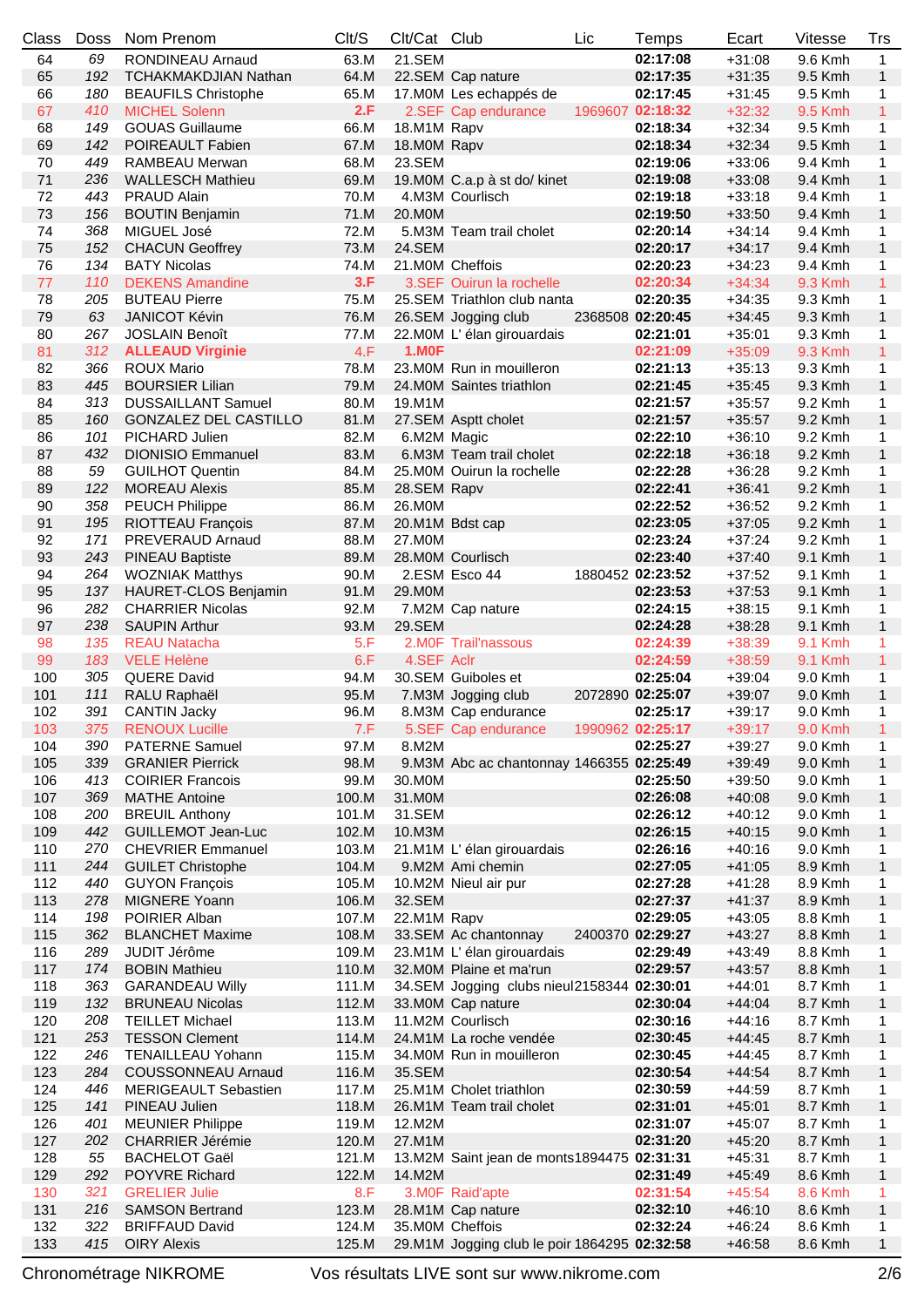| Class | <b>Doss</b> | Nom Prenom                     | Clt/S | Clt/Cat Club |                                               | Lic | Temps            | Ecart    | Vitesse | Trs          |
|-------|-------------|--------------------------------|-------|--------------|-----------------------------------------------|-----|------------------|----------|---------|--------------|
| 134   | 425         | <b>FAVRE Cyrille</b>           | 126.M |              | 30.M1M Trt stelia aerospace                   |     | 02:33:18         | $+47:18$ | 8.6 Kmh | $\mathbf{1}$ |
| 135   | 166         | <b>GUILLET Christophe</b>      | 127.M | 11.M3M Rapv  |                                               |     | 02:33:21         | $+47:21$ | 8.6 Kmh | $\mathbf{1}$ |
| 136   | 86          | <b>METAIS Frederic</b>         | 128.M |              | 15.M2M Saf fontenay le                        |     | 2175456 02:33:24 | $+47:24$ | 8.6 Kmh | 1            |
| 137   | 168         | <b>BRETEAUD Stéphane</b>       | 129.M | 16.M2M Saf   |                                               |     | 1426355 02:33:24 | $+47:24$ | 8.6 Kmh | $\mathbf{1}$ |
| 138   | 97          | <b>BILLON Wilfrid</b>          | 130.M |              | 12.M3M Saint jean de monts2008573 02:33:33    |     |                  | $+47:33$ | 8.5 Kmh | 1            |
| 139   | 92          | <b>ACHALLE Nicolas</b>         | 131.M | 36.SEM       |                                               |     | 02:33:39         | $+47:39$ | 8.5 Kmh | $\mathbf{1}$ |
| 140   | 229         | <b>DARAIZE Fabien</b>          | 132.M |              | 36.M0M Cap nature                             |     | 02:33:39         | $+47:39$ | 8.5 Kmh | 1            |
| 141   | 224         | <b>GAUVRIT Arnaud</b>          | 133.M |              | 37.SEM Cap nature                             |     | 02:33:47         | $+47:47$ |         | $\mathbf{1}$ |
|       |             |                                |       |              |                                               |     |                  |          | 8.5 Kmh |              |
| 142   | 203         | <b>GUILBAUD Dave</b>           | 134.M |              | 31.M1M Plaine et ma'run                       |     | 02:33:47         | $+47:47$ | 8.5 Kmh | 1            |
| 143   | 334         | <b>COURANT Mathieu</b>         | 135.M |              | 32.M1M Saint jean de monts                    |     | 02:33:58         | $+47:58$ | 8.5 Kmh | $\mathbf{1}$ |
| 144   | 372         | <b>GUILLOTEAU Freddy</b>       | 136.M | 37.M0M       |                                               |     | 02:34:38         | $+48:38$ | 8.5 Kmh | 1            |
| 145   | 230         | <b>SACHOT Nicolas</b>          | 137.M | 38.M0M       |                                               |     | 02:34:57         | $+48:57$ | 8.5 Kmh | $\mathbf{1}$ |
| 146   | 118         | <b>DONNE Michel</b>            | 138.M | 13.M3M       |                                               |     | 02:35:01         | $+49:01$ | 8.5 Kmh | 1            |
| 147   | 151         | <b>BATY Yohann</b>             | 139.M | 33.M1M       |                                               |     | 02:35:01         | $+49:01$ | 8.5 Kmh | $\mathbf{1}$ |
| 148   | 365         | <b>PROUTEAU Julien</b>         | 140.M | 34.M1M       |                                               |     | 02:35:02         | $+49:02$ | 8.5 Kmh | 1            |
| 149   | 225         | <b>DAVID Charlélie</b>         | 141.M | 38.SEM       |                                               |     | 02:35:21         | $+49:21$ | 8.4 Kmh | $\mathbf{1}$ |
| 150   | 189         | YOU Raphaël                    | 142.M | 17.M2M       |                                               |     | 02:35:24         | $+49:24$ | 8.4 Kmh | 1            |
| 151   | 439         | <b>AUBOURG Johnny</b>          | 143.M |              | 35.M1M Cholet triathlon                       |     | 02:35:31         | $+49:31$ | 8.4 Kmh | $\mathbf{1}$ |
| 152   | 359         | <b>GODET Nathalie</b>          | 9.F   |              | 4.M0F Sevre bocage ac                         |     | 2263913 02:35:33 | $+49:33$ | 8.4 Kmh | 1            |
| 153   | 434         | <b>GUERINEAU Christophe</b>    | 144.M | 39.M0M       |                                               |     | 02:35:44         | $+49:44$ | 8.4 Kmh | $\mathbf{1}$ |
| 154   | 404         | <b>MOINE Quentin</b>           | 145.M |              | 39.SEM Bdstcap                                |     | 02:35:48         | $+49:48$ | 8.4 Kmh | 1            |
| 155   | 256         | <b>DAVIEAU Pierre</b>          | 146.M |              | 40.SEM Courlisch                              |     | 02:35:58         | $+49:58$ | 8.4 Kmh | $\mathbf{1}$ |
| 156   | 193         | <b>CHARBONNEAU Frédéric</b>    | 147.M |              | 36.M1M Abv montaigu                           |     | 1533411 02:36:07 | $+50:07$ | 8.4 Kmh | 1            |
| 157   | 276         | <b>RENARD Nicolas</b>          | 148.M |              | 40.M0M Abv montaigu                           |     | 1755212 02:36:07 | $+50:07$ | 8.4 Kmh | $\mathbf{1}$ |
| 158   | 219         | <b>SEQUINO Antoine</b>         | 149.M | 18.M2M       |                                               |     | 02:36:19         | $+50:19$ | 8.4 Kmh | 1            |
| 159   | 58          | PASCAL Aurélien                | 150.M | 41.SEM       |                                               |     | 02:36:36         | $+50:36$ | 8.4 Kmh | $\mathbf{1}$ |
| 160   | 177         | <b>HOSTE Olivier</b>           | 151.M | 19.M2M       |                                               |     | 02:37:25         | $+51:25$ | 8.3 Kmh | 1            |
| 161   | 408         | <b>CAMPOS Franck</b>           | 152.M | 20.M2M       |                                               |     | 02:37:30         | $+51:30$ | 8.3 Kmh | $\mathbf{1}$ |
| 162   | 237         | <b>GARLING Enzo</b>            | 153.M |              | 1.M4M Cap nature                              |     | 02:37:42         | $+51:42$ | 8.3 Kmh | 1            |
| 163   | 309         | <b>DAGUENE Valentin</b>        | 154.M | 42.SEM       |                                               |     | 02:37:45         | $+51:45$ | 8.3 Kmh | $\mathbf{1}$ |
| 164   | 125         | <b>JOYAU Benjamin</b>          | 155.M | 43.SEM       |                                               |     | 02:37:50         | $+51:50$ | 8.3 Kmh | 1            |
| 165   | 329         | <b>LARDIERE Nicolas</b>        | 156.M | 37.M1M       |                                               |     | 02:38:14         | $+52:14$ | 8.3 Kmh | $\mathbf{1}$ |
| 166   | 85          | <b>GUITTONNEAU Laurent</b>     | 157.M |              |                                               |     |                  | $+52:14$ |         |              |
|       |             |                                |       |              | 21.M2M Saint jean de monts1732223 02:38:14    |     |                  |          | 8.3 Kmh | 1            |
| 167   | 104         | <b>GODARD Vincent</b>          | 158.M |              | 14.M3M Jogging club                           |     | 1792102 02:38:18 | $+52:18$ | 8.3 Kmh | $\mathbf{1}$ |
| 168   | 250         | <b>CHARRIER Anne-Marie</b>     | 10.F  | 5.M0F Rapv   |                                               |     | 02:38:27         | $+52:27$ | 8.3 Kmh | 1            |
| 169   | 337         | PILLAUD Jean Michel            | 159.M | 22.M2M       |                                               |     | 02:38:30         | $+52:30$ | 8.3 Kmh | $\mathbf{1}$ |
| 170   | 324         | <b>PRAUD Dominique</b>         | 160.M |              | 15.M3M Amichemin                              |     | 02:38:30         | $+52:30$ | 8.3 Kmh | 1            |
| 171   | 103         | <b>CHARRIER Romain</b>         | 161.M |              | 38.M1M Adapt'form                             |     | 02:38:43         | $+52:43$ | 8.3 Kmh | $\mathbf{1}$ |
| 172   | 342         | <b>SORIN Jacky</b>             | 162.M | 1.M5M        |                                               |     | 02:38:52         | $+52:52$ | 8.3 Kmh | 1            |
| 173   |             | 416 POLO Alexandre             | 163.M | 41.M0M       |                                               |     | 02:39:30         | $+53:30$ | 8.2 Kmh | $\mathbf{1}$ |
| 174   | 411         | SARBONI Aurélien               | 164.M | 42.M0M       |                                               |     | 02:39:30         | $+53:30$ | 8.2 Kmh | 1            |
| 175   | 239         | <b>MARTIN Samuel</b>           | 165.M | 44.SEM       |                                               |     | 02:40:05         | $+54:05$ | 8.2 Kmh | $\mathbf{1}$ |
| 176   | 252         | <b>GRIMAUD Frédéric</b>        | 166.M | 39.M1M       |                                               |     | 02:40:19         | $+54:19$ | 8.2 Kmh | 1            |
| 177   | 121         | <b>SOURDON Loic</b>            | 167.M | 45.SEM       |                                               |     | 02:40:51         | $+54:51$ | 8.2 Kmh | $\mathbf{1}$ |
| 178   | 343         | <b>NOURRY Stéphane</b>         | 168.M |              | 43.M0M Ouirun la rochelle                     |     | 02:41:19         | $+55:19$ | 8.1 Kmh | 1            |
| 179   | 383         | <b>BOULAND Max</b>             | 169.M |              | 44.MOM Bdst cap                               |     | 02:41:19         | $+55:19$ | 8.1 Kmh | $\mathbf{1}$ |
| 180   | 273         | <b>DALLAY Cyril</b>            | 170.M |              | 23.M2M Cherveux run'ature                     |     | 02:41:23         | $+55:23$ | 8.1 Kmh | 1            |
| 181   | 275         | <b>BOUSSEAU Josselin</b>       | 171.M |              | 40.M1M Cap nature                             |     | 02:41:25         | $+55:25$ | 8.1 Kmh | $\mathbf{1}$ |
| 182   | 428         | PLOQUIN Rodolphe               | 172.M | 45.M0M       |                                               |     | 02:41:36         | $+55:36$ | 8.1 Kmh | 1            |
| 183   | 80          | <b>MACORPS Jean-Paul</b>       | 173.M | 2.M4M        |                                               |     | 02:41:40         | $+55:40$ | 8.1 Kmh | $\mathbf{1}$ |
| 184   | 76          | <b>GUIGNARD Aymeric</b>        | 174.M |              | 46.M0M Saint jean de monts                    |     | 02:42:21         | $+56:21$ | 8.1 Kmh | 1            |
| 185   | 436         | ROCHETEAU Julien               | 175.M | 47.M0M       |                                               |     | 02:42:40         | $+56:40$ | 8.1 Kmh | $\mathbf{1}$ |
| 186   | 235         | <b>CAILLOT Stevan</b>          | 176.M |              | 41.M1M Cap nature                             |     | 02:43:11         | $+57:11$ | 8.0 Kmh | 1            |
| 187   | 297         | <b>SERENNE Gaelle</b>          | 11.F  |              | 1.M3F Lesptislu                               |     | 02:43:18         | $+57:18$ | 8.0 Kmh | $\mathbf{1}$ |
| 188   | 74          | <b>POTIER Magali</b>           | 12.F  |              | <b>1.M2F</b> Ar sud lac                       |     | 1245505 02:43:25 | $+57:25$ | 8.0 Kmh | 1            |
| 189   | 279         | <b>ANDRE Damien</b>            | 178.M | 49.M0M       |                                               |     | 02:43:33         | $+57:33$ | 8.0 Kmh | $\mathbf{1}$ |
| 190   | 447         | <b>SALARDAINE Vincent</b>      | 177.M |              | 48.M0M Team scr lr17                          |     | 02:43:33         | $+57:33$ | 8.0 Kmh | 1            |
| 191   | 259         | <b>DUBOIS Roland</b>           | 179.M |              | 24.M2M Cap nature                             |     | 02:43:35         | $+57:35$ | 8.0 Kmh | $\mathbf{1}$ |
| 192   | 84          | <b>COURANT Justine</b>         | 13.F  |              | 6.M0F Saint jean de monts2014234 02:43:47     |     |                  | $+57:47$ | 8.0 Kmh | 1            |
| 193   | 127         | <b>DUMAS JOLLIVET Emilie</b>   | 14.F  | 1.M1F Rapv   |                                               |     | 02:43:48         | $+57:48$ | 8.0 Kmh | $\mathbf{1}$ |
| 194   | 77          | <b>MAROLLEAU Alexis</b>        | 180.M | 46.SEM       |                                               |     | 02:43:55         | $+57:55$ | 8.0 Kmh | 1            |
| 195   | 163         | <b>BARRANGER Sylvain</b>       | 181.M | 50.M0M       |                                               |     | 02:44:00         | $+58:00$ | 8.0 Kmh | $\mathbf{1}$ |
| 196   | 335         | <b>AUDE Marine</b>             | 15.F  |              | 6.SEF Aclr triathlon                          |     | 02:44:14         | $+58:14$ | 8.0 Kmh | 1            |
| 197   | 298         | <b>BOISARD Jean-Christophe</b> | 182.M |              | 16.M3M Lesptislu                              |     | 02:44:15         | $+58:15$ | 8.0 Kmh | $\mathbf{1}$ |
| 198   | 249         | VITET Jonathan                 | 183.M |              | 42.M1M Entente poitiers ath 1870212 02:44:24  |     |                  | $+58:24$ | 8.0 Kmh | 1            |
| 199   | 204         | <b>CHARLOT Vincent</b>         | 184.M | 25.M2M       |                                               |     | 02:44:33         | $+58:33$ | 8.0 Kmh | $\mathbf{1}$ |
| 200   | 188         | <b>MARTIN Mélanie</b>          | 16.F  |              | 7.SEF Defi outdoor                            |     | 02:44:54         | $+58:54$ | 8.0 Kmh | 1            |
| 201   | 66          | <b>GORRON Denis</b>            | 185.M | 43.M1M       |                                               |     | 02:44:55         | $+58:55$ | 8.0 Kmh | $\mathbf{1}$ |
| 202   | 81          | <b>LAUNAY Thierry</b>          | 186.M |              | 26. M2M S/l sa fontenay le c 2229043 02:45:00 |     |                  | $+59:00$ | 8.0 Kmh | 1            |
| 203   | 54          | LEFORT Frédéric                | 187.M | 3.M4M        |                                               |     | 02:45:27         | $+59:27$ | 7.9 Kmh | $\mathbf{1}$ |
|       |             |                                |       |              |                                               |     |                  |          |         |              |

Chronométrage NIKROME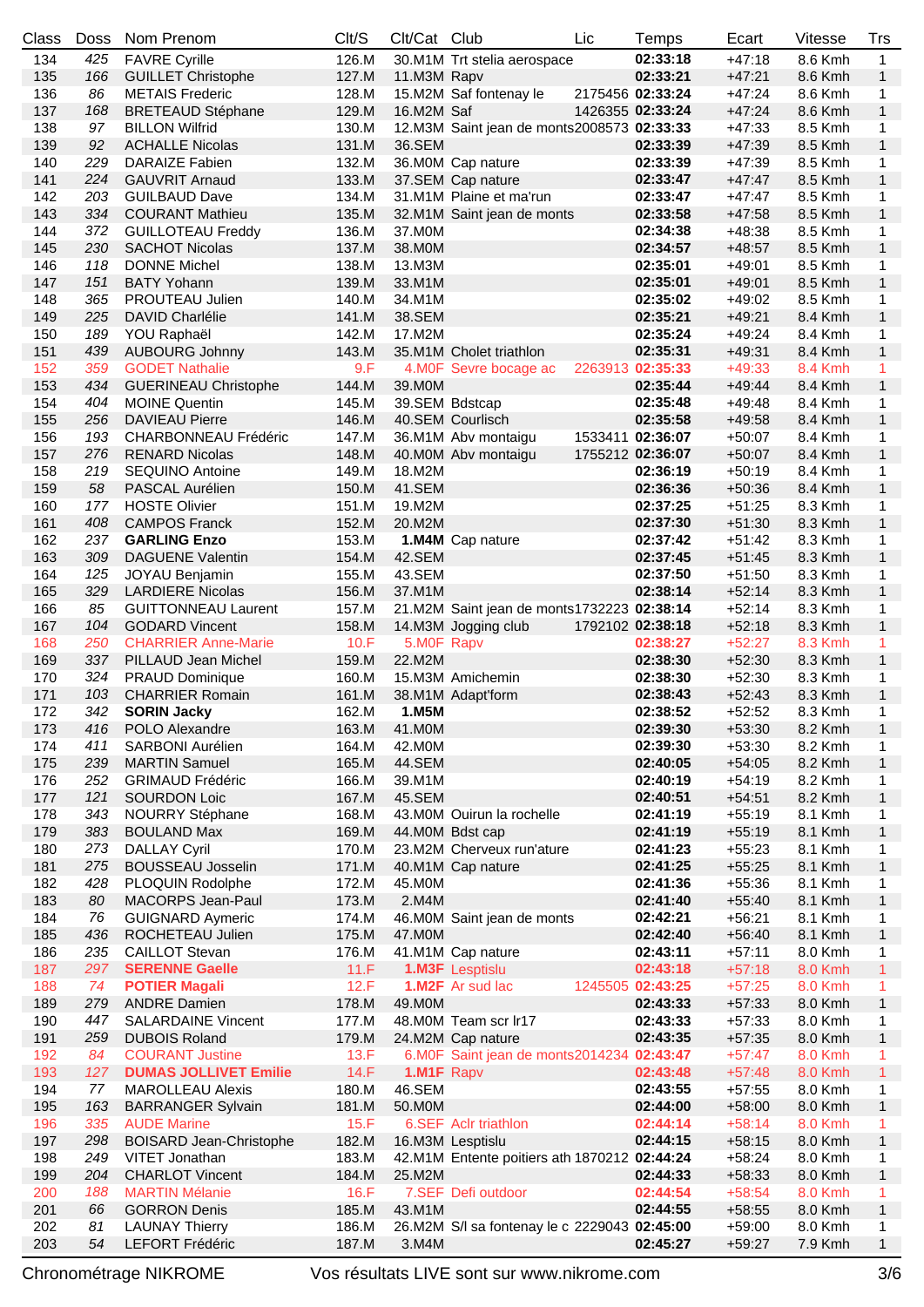| Class | <b>Doss</b> | Nom Prenom                    | Clt/S       | Clt/Cat Club  |                                              | Lic    | Temps            | Ecart    | Vitesse        | Trs          |
|-------|-------------|-------------------------------|-------------|---------------|----------------------------------------------|--------|------------------|----------|----------------|--------------|
| 204   | 311         | <b>GUERINEAU Stéphane</b>     | 188.M       |               | 27.M2M Les gars'z'elles fon                  |        | 02:45:32         | $+59:32$ | 7.9 Kmh        | $\mathbf{1}$ |
| 205   | 261         | <b>LEBLANC Philippe</b>       | 189.M       |               | 28.M2M Pays de st gilles ve 2266229 02:45:38 |        |                  | $+59:38$ | 7.9 Kmh        | $\mathbf{1}$ |
| 206   | 155         | <b>HERBRETEAU Stéphane</b>    | 190.M       | 29.M2M        |                                              |        | 02:45:39         | $+59:39$ | 7.9 Kmh        | 1            |
| 207   | 147         | <b>JOURDAIN Sandrine</b>      | 17.F        | 2.M1F Rapv    |                                              |        | 02:45:47         | $+59:47$ | 7.9 Kmh        | $\mathbf{1}$ |
| 208   | 221         | <b>GUILBAUD Andy</b>          | 191.M       |               | 51.M0M Cap nature                            |        | 02:46:14         | $+60:14$ | 7.9 Kmh        | 1            |
| 209   | 377         | <b>GAUTHIER Yohann</b>        | 192.M       |               | 44.M1M Cap pour la vie                       |        | 02:46:26         | $+60:26$ | 7.9 Kmh        | $\mathbf{1}$ |
| 210   | 209         | <b>DUBOSQUE Gilles</b>        | 193.M       | 17.M3M        |                                              |        | 02:46:40         | $+60:40$ | 7.9 Kmh        | 1            |
|       | 287         |                               |             |               |                                              |        |                  |          |                |              |
| 211   |             | <b>FAVREAU David</b>          | 194.M       | 30.M2M        |                                              |        | 02:47:10         | $+61:10$ | 7.8 Kmh        | $\mathbf{1}$ |
| 212   | 57          | RONDARD Alain                 | 195.M       | 4.M4M Saf     |                                              |        | 1967970 02:47:42 | $+61:42$ | 7.8 Kmh        | 1            |
| 213   | 191         | <b>MATHIEU Fabrice</b>        | 196.M       | 45.M1M        |                                              |        | 02:48:08         | $+62:08$ | 7.8 Kmh        | 1            |
| 214   | 120         | <b>SENARD Emmanuel</b>        | 197.M       |               | 46.M1M Viens transpirer                      |        | 02:48:40         | $+62:40$ | 7.8 Kmh        | 1            |
| 215   | 281         | PINEAU Julien                 | 198.M       | 52.M0M        |                                              |        | 02:48:43         | $+62:43$ | 7.8 Kmh        | 1            |
| 216   | 164         | <b>PELTANCHE Yannick</b>      | 199.M       |               | 2.M5M Team trail cholet                      |        | 1220229 02:49:09 | $+63:09$ | 7.8 Kmh        | 1            |
| 217   | 255         | <b>NERRIERE Frédéric</b>      | 200.M       |               | 5.M4M Trail'nassous                          |        | 02:49:31         | $+63:31$ | 7.7 Kmh        | $\mathbf{1}$ |
| 218   | 73          | <b>BOUCARD Nathan</b>         | 201.M       | 47.SEM        |                                              |        | 02:49:33         | $+63:33$ | 7.7 Kmh        | 1            |
| 219   | 72          | <b>BOUCARD Pierre-Yves</b>    | 202.M       |               | 6.M4M Useab running                          |        | 02:49:34         | $+63:34$ | 7.7 Kmh        | $\mathbf{1}$ |
| 220   | 405         | <b>LANCIEN Cedric</b>         | 203.M       | 31.M2M        |                                              |        | 02:49:51         | $+63:51$ | 7.7 Kmh        | 1            |
| 221   | 315         | <b>GUILLAUD Damien</b>        | 204.M       | 47.M1M        |                                              |        | 02:49:58         | $+63:58$ | 7.7 Kmh        | $\mathbf{1}$ |
| 222   | 213         | <b>DAVID Nicolas</b>          | 205.M       | 53.M0M        |                                              |        | 02:50:08         | $+64:08$ | 7.7 Kmh        | 1            |
| 223   | 398         | ROUSSEAU Sebastien            | 206.M       | 48.M1M        |                                              |        | 02:50:14         | $+64:14$ | 7.7 Kmh        | $\mathbf{1}$ |
|       |             |                               |             |               |                                              |        |                  |          |                |              |
| 224   | 260         | <b>BIENVENU Hervé</b>         | 207.M       | 18.M3M        |                                              |        | 02:50:34         | $+64:34$ | 7.7 Kmh        | 1            |
| 225   | 370         | <b>RAUTUREAU Franck</b>       | 208.M       |               | 49.M1M Running loisir                        |        | 02:50:38         | $+64:38$ | 7.7 Kmh        | 1            |
| 226   | 314         | <b>DEROCK Nicolas</b>         | 209.M       | 54.MOM Tplv   |                                              |        | 02:50:48         | $+64:48$ | 7.7 Kmh        | 1            |
| 227   | 417         | <b>LECHAT Mickael</b>         | 210.M       | 32.M2M        |                                              |        | 02:51:00         | $+65:00$ | 7.7 Kmh        | 1            |
| 228   | 190         | <b>DESCHAINTRES Quentin</b>   | 211.M       | 48.SEM        |                                              |        | 02:51:26         | $+65:26$ | 7.6 Kmh        | 1            |
| 229   | 293         | <b>GUICHETEAU Edouard</b>     | 212.M       | 49.SEM        |                                              |        | 02:51:45         | $+65:45$ | 7.6 Kmh        | $\mathbf{1}$ |
| 230   | 349         | <b>PONDEVIE Anne</b>          | <b>18.F</b> |               | 1.M4F Jogging clubs nieul1136540 02:51:59    |        |                  | $+65:59$ | 7.6 Kmh        | 1            |
| 231   | 288         | <b>BRIN Antoine</b>           | 213.M       | 50.M1M        |                                              |        | 02:52:07         | $+66:07$ | 7.6 Kmh        | $\mathbf{1}$ |
| 232   | 387         | <b>CIRON Laurent</b>          | 214.M       |               | 33.M2M Aclr triathlon                        |        | 02:52:08         | $+66:08$ | 7.6 Kmh        | 1            |
| 233   | 226         | <b>JAMIN Eric</b>             | 215.M       |               | 19.M3M Chap' traileur                        |        | 02:52:29         | $+66:29$ | 7.6 Kmh        | 1            |
| 234   | 412         | <b>CHATRY Stephane</b>        | 216.M       |               | 20.M3M Trailers moncoutant                   |        | 02:52:29         | $+66:29$ | 7.6 Kmh        | 1            |
| 235   | 64          | <b>FLORANCE Marc</b>          | 217.M       |               | 50.SEM Sec athletisme                        | 711051 | 02:52:32         | $+66:32$ | 7.6 Kmh        | $\mathbf{1}$ |
| 236   | 154         | <b>BOUQUIN Frédéric</b>       | 218.M       | 34.M2M        |                                              |        | 02:52:40         | $+66:40$ | 7.6 Kmh        | 1            |
| 237   | 341         | JEGO Christophe               | 219.M       |               | 21.M3M Sc orvault                            |        | 1214035 02:52:41 | $+66:41$ | 7.6 Kmh        | $\mathbf{1}$ |
|       | 424         |                               |             |               |                                              |        |                  |          |                |              |
| 238   |             | <b>DUBOIS Nicolas</b>         | 220.M       | 35.M2M        |                                              |        | 02:52:44         | $+66:44$ | 7.6 Kmh        | 1            |
| 239   | 394         | <b>GICQUEL Fabien</b>         | 221.M       | 51.SEM        |                                              |        | 02:53:10         | $+67:10$ | 7.6 Kmh        | $\mathbf{1}$ |
| 240   | 139         | <b>MORLIER Alexandre</b>      | 222.M       |               | 52.SEM Cyclo club serigné                    |        | 02:53:10         | $+67:10$ | 7.6 Kmh        | 1            |
| 241   | 223         | <b>MARIONNEAU Christophe</b>  | 223.M       |               | 22.M3M Cap nature                            |        | 02:53:25         | $+67:25$ | 7.6 Kmh        | $\mathbf{1}$ |
| 242   | 153         | <b>MORIN Damien</b>           | 224.M       | 51.M1M        |                                              |        | 02:53:32         | $+67:32$ | 7.6 Kmh        | 1            |
| 243   |             | 326 PAGOT Regis               | 225.M       |               | 52.M1M Athletic retz sud la 1584787 02:53:35 |        |                  | $+67:35$ | 7.6 Kmh        | $\mathbf{1}$ |
| 244   | 361         | PORTEAU Herbert               | 226.M       | 36.M2M        |                                              |        | 02:53:48         | $+67:48$ | 7.5 Kmh        | 1            |
| 245   | 107         | FOLIARD LE GAL Sebastien      | 227.M       |               | 23.M3M Saf run 85                            |        | 2069440 02:54:02 | $+68:02$ | 7.5 Kmh        | $\mathbf{1}$ |
| 246   | 290         | <b>SOULARD Wilfried</b>       | 228.M       | 53.M1M        |                                              |        | 02:54:18         | $+68:18$ | 7.5 Kmh        | 1            |
| 247   | 113         | <b>GOUIN Frederic</b>         | 229.M       | 54.M1M        |                                              |        | 02:54:34         | $+68:34$ | 7.5 Kmh        | $\mathbf{1}$ |
| 248   | 378         | <b>PUTON Laurence</b>         | 19.F        |               | 2.M2F Cap endurance                          |        | 02:54:43         | $+68:43$ | 7.5 Kmh        | 1            |
| 249   | 61          | <b>PRINCE Florian</b>         | 230.M       |               | 53.SEM St jean de monts                      |        | 2128209 02:54:57 | $+68:57$ | 7.5 Kmh        | $\mathbf{1}$ |
| 250   | 112         | <b>MASTAIN Didier</b>         | 231.M       | 37.M2M        |                                              |        | 02:55:01         | $+69:01$ | 7.5 Kmh        | 1            |
| 251   | 247         | <b>DI MARCO NAPINI Clelia</b> | 20.F        | 3.M1F         |                                              |        | 02:55:36         | $+69:36$ | 7.5 Kmh        | $\mathbf{1}$ |
| 252   | 355         | <b>LARDIERE Florian</b>       | 232.M       | 55.M0M        |                                              |        | 02:55:46         | $+69:46$ | 7.5 Kmh        | 1            |
| 253   | 241         | <b>RIPAUD Lolita</b>          | 21.F        | 8.SEF         |                                              |        | 02:56:23         | $+70:23$ | <b>7.4 Kmh</b> | 1            |
|       |             |                               |             |               |                                              |        |                  |          |                |              |
| 254   | 376         | <b>BOISSINOT Chloé</b>        | 22.F        | 9.SEF         |                                              |        | 02:56:43         | $+70:43$ | <b>7.4 Kmh</b> | 1            |
| 255   | 119         | <b>VIGNERON Antoine</b>       | 233.M       |               | 56.M0M Le studio                             |        | 02:57:05         | $+71:05$ | 7.4 Kmh        | $\mathbf{1}$ |
| 256   | 91          | <b>COUERON Didier</b>         | 234.M       |               | 3.M5M Arsudlac                               |        | 1148950 02:57:07 | $+71:07$ | 7.4 Kmh        | 1            |
| 257   | 175         | <b>TEILLET Emilie</b>         | 23.F        |               | 4.M1F Ac chantonnay                          |        | 1966720 02:57:09 | $+71:09$ | <b>7.4 Kmh</b> | 1            |
| 258   | 207         | <b>MICHAUD Pascal</b>         | 235.M       |               | 4.M5M Asppt la roche sur y109016 02:57:11    |        |                  | $+71:11$ | 7.4 Kmh        | 1            |
| 259   | 194         | <b>BRABANT Géraldine</b>      | 24.F        |               | 3.M2F Fontenay le comte                      |        | 02:58:08         | $+72:08$ | <b>7.4 Kmh</b> | 1            |
| 260   | 90          | <b>AUBINEAU Séverine</b>      | 25.F        | 4.M2F         |                                              |        | 02:58:08         | $+72:08$ | <b>7.4 Kmh</b> | 1            |
| 261   | 280         | <b>GUINOT Philippe</b>        | 236.M       |               | 7.M4M Vivonne loisirs                        |        | 02:58:09         | $+72:09$ | 7.4 Kmh        | $\mathbf{1}$ |
| 262   | 79          | LIGER Frédéric                | 237.M       |               | 38.M2M Team trail cholet                     |        | 1655160 02:59:18 | $+73:18$ | 7.3 Kmh        | 1            |
| 263   | 291         | <b>BOUTET Florent</b>         | 238.M       |               | 8.M4M Saf fontenay le                        |        | 1932981 03:00:10 | $+74:10$ | 7.3 Kmh        | $\mathbf{1}$ |
| 264   | 393         | <b>CHANCELIER Pierre</b>      | 239.M       | 39.M2M Safrun |                                              |        | 2297220 03:00:10 | $+74:10$ | 7.3 Kmh        | 1            |
| 265   | 345         | <b>BUSSIERE Gael</b>          | 240.M       | 55.M1M        |                                              |        | 03:00:20         | $+74:20$ | 7.3 Kmh        | $\mathbf{1}$ |
| 266   | 364         | <b>MOUTON Sébastien</b>       | 241.M       |               | 24.M3M Metallo sport                         |        | 1067706 03:00:23 | $+74:23$ | 7.3 Kmh        | 1            |
| 267   | 167         | <b>CAILLARD Dimitri</b>       | 242.M       |               | 40.M2M Les 13 runners                        |        | 03:01:08         | $+75:08$ | 7.2 Kmh        | $\mathbf{1}$ |
|       |             | <b>BRIFFAUD Guillaume</b>     |             |               |                                              |        |                  |          |                |              |
| 268   | 165         |                               | 243.M       |               | 56.M1M Les 13 runners                        |        | 03:01:09         | $+75:09$ | 7.2 Kmh        | 1            |
| 269   | 145         | <b>CHAMPION Antoine</b>       | 244.M       |               | 57.M0M Cholet triathlon                      |        | 03:01:23         | $+75:23$ | 7.2 Kmh        | $\mathbf{1}$ |
| 270   | 308         | <b>SOULARD Steve</b>          | 245.M       | 57.M1M        |                                              |        | 03:01:34         | $+75:34$ | 7.2 Kmh        | 1            |
| 271   | 406         | <b>GUERRAND Maxime</b>        | 246.M       | 58.MOM Acpa   |                                              |        | 2409646 03:01:34 | $+75:34$ | 7.2 Kmh        | $\mathbf{1}$ |
| 272   | 310         | <b>DEROUET Guillaume</b>      | 247.M       |               | 59. M0M Athlétique club du p1851758 03:01:55 |        |                  | $+75:55$ | 7.2 Kmh        | 1            |
| 273   | 262         | POIRIER Ludovic               | 248.M       |               | 9. M4M S/l sa fontenay le c 2207258 03:02:56 |        |                  | $+76:56$ | 7.2 Kmh        | 1            |

Chronométrage NIKROME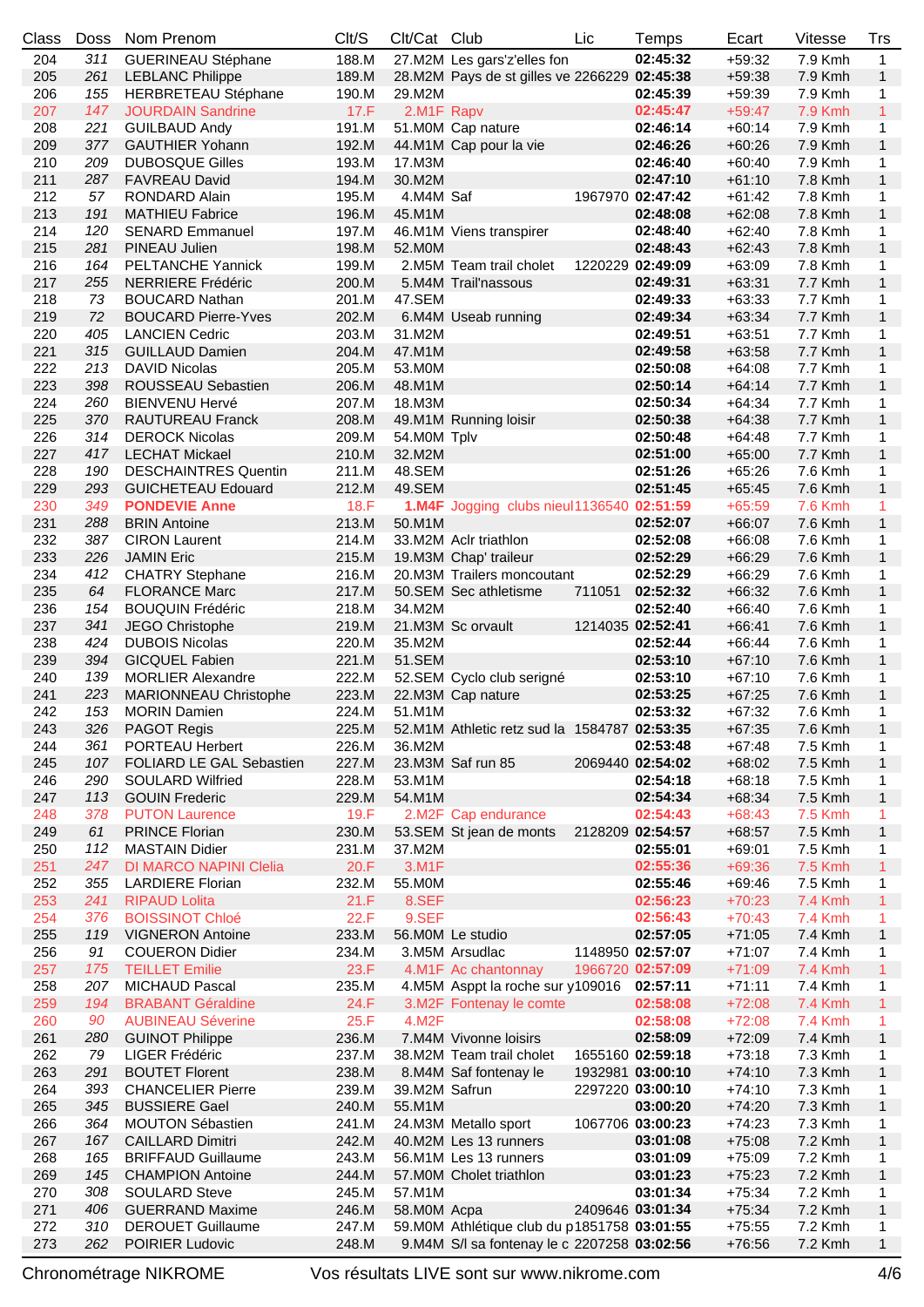| Class                    | <b>Doss</b> | Nom Prenom                     | Clt/S                    | Clt/Cat Club              |                                            | Lic              | Temps            | Ecart                     | <b>Vitesse</b>           | <b>Trs</b>     |
|--------------------------|-------------|--------------------------------|--------------------------|---------------------------|--------------------------------------------|------------------|------------------|---------------------------|--------------------------|----------------|
| 274                      | 348         | <b>ARSICOT David</b>           | 249.M                    |                           | 41.M2M Sevre bocage ac                     |                  | 2074015 03:03:05 | $+77:05$                  | 7.2 Kmh                  | $\mathbf{1}$   |
| 275                      | 51          | <b>GONNORD Gerald</b>          | 250.M                    |                           | 42.M2M Nieul air pur                       |                  | 03:03:39         | $+77:39$                  | 7.1 Kmh                  | $\mathbf{1}$   |
| 276                      | 346         | <b>BUSSIERE Emilie</b>         | 26.F                     | 7.M <sub>OF</sub>         |                                            |                  | 03:03:51         | $+77:51$                  | <b>7.1 Kmh</b>           | 1              |
| 277                      | 197         | <b>PETORIN Thierry</b>         | 251.M                    | 1.M6M                     |                                            |                  | 03:04:04         | $+78:04$                  | 7.1 Kmh                  | $\mathbf{1}$   |
| 278                      | 133         | <b>DENEUX Sophie</b>           | 27.F                     |                           | 2.M4F Asppt la roche sur y4046346 03:05:31 |                  |                  | $+79:31$                  | <b>7.1 Kmh</b>           | 1              |
| 279                      | 186         | <b>JACQUET Benoit</b>          | 252.M                    |                           | 58.M1M Foulées douces                      |                  | 03:05:49         | $+79:49$                  | 7.1 Kmh                  | $\mathbf{1}$   |
| 280                      | 319         | <b>BIGAUD David</b>            | 253.M                    |                           | 60.M0M Abv pouzauges                       |                  | 03:06:32         | $+80:32$                  | 7.0 Kmh                  | 1              |
| 281                      | 83          | <b>FUZEAU Etienne</b>          | 254.M                    | 3.ESM                     |                                            |                  | 03:06:46         | $+80:46$                  | 7.0 Kmh                  | $\mathbf{1}$   |
| 282                      | 199         | ROUX Maxime                    | 255.M                    |                           | 59.M1M Run in mouilleron                   |                  | 03:08:46         | $+82:46$                  | 6.9 Kmh                  | 1              |
| 283                      | 102         | <b>RICHARD Tony</b>            | 256.M                    | 60.M1M                    |                                            |                  | 03:08:52         | $+82:52$                  | 6.9 Kmh                  | $\mathbf{1}$   |
| 284                      | 396         | <b>POITIERS Eric</b>           | 257.M                    | 10.M4M                    |                                            |                  | 03:08:57         | $+82:57$                  | 6.9 Kmh                  | 1              |
| 285                      | 234         | SACHOT Mikaël                  | 258.M                    | 61.M1M                    |                                            |                  | 03:10:31         | $+84:31$                  | 6.9 Kmh                  | $\mathbf{1}$   |
| 286                      | 367         | PLAIDEAU Kevin                 | 259.M                    | 61.M0M                    |                                            |                  | 03:11:31         | $+85:31$                  | 6.8 Kmh                  | 1              |
| 287                      | 318         | <b>TESSIER Yann</b>            | 260.M                    |                           | 25.M3M Raid apte                           |                  | 03:12:41         | $+86:41$                  | 6.8 Kmh                  | $\mathbf{1}$   |
| 288                      | 414         | <b>ININGER Olivier</b>         | 261.M                    | 43.M2M                    |                                            |                  | 03:13:06         | $+87:06$                  | 6.8 Kmh                  | 1              |
| 289                      | 437         | <b>GELOT Florentin</b>         | 262.M                    | 62.M0M                    |                                            |                  | 03:13:54         | $+87:54$                  | 6.8 Kmh                  | $\mathbf{1}$   |
| 290                      | 296         | <b>PUGET Emilie</b>            | 28.F                     |                           | 8.M0F Team u log                           |                  | 03:15:01         | $+89:01$                  | 6.7 Kmh                  | 1              |
| 291                      | 283         | <b>GUERINEAU Helene</b>        | 29.F                     |                           | 5.M1F Amichemin                            |                  | 03:15:33         | $+89:33$                  | 6.7 Kmh                  | $\mathbf{1}$   |
| 292                      | 117         | <b>AGENEAU Élisabeth</b>       | 30.F                     |                           | 6.M1F A michemin -                         |                  | 03:15:34         | $+89:34$                  | 6.7 Kmh                  | 1              |
| 293                      | 106         | BASSOMPIERRE SEWRIN Eric 263.M |                          |                           | 11.M4M Jogging club                        |                  | 1895158 03:15:35 | $+89:35$                  | 6.7 Kmh                  | $\mathbf{1}$   |
| 294                      | 182         | <b>MILCENT Sebastien</b>       | 264.M                    |                           | 44.M2M Rando raid 85                       |                  | 03:15:52         | $+89:52$                  | 6.7 Kmh                  | 1              |
| 295                      | 285         | <b>DRILLAUD Kevin</b>          | 265.M                    | 54.SEM                    |                                            |                  | 03:16:15         | $+90:15$                  | 6.7 Kmh                  | $\mathbf{1}$   |
| 296                      | 162         | <b>PICARD Maxime</b>           | 266.M                    | 55.SEM                    |                                            |                  | 03:16:50         | $+90:50$                  | 6.7 Kmh                  | 1              |
| 297                      | 169         | <b>MAXIMIN Mireille</b>        | 31.F                     | 3.M4F Saf                 |                                            |                  | 1755130 03:17:02 | $+91:02$                  | 6.6 Kmh                  | $\mathbf{1}$   |
| 298                      | 138         | <b>PUBERT Mathis</b>           | 267.M                    |                           | 56.SEM Run in mouilleron                   |                  | 03:18:36         | $+92:36$                  | 6.6 Kmh                  | 1              |
| 299                      | 124         | PERAN Jean Marc                | 268.M                    | 26.M3M                    |                                            |                  | 03:20:08         | $+94:08$                  | 6.5 Kmh                  | $\mathbf{1}$   |
| 300                      | 65          | <b>SANTOLINI Benoit</b>        | 269.M                    | 45.M2M                    |                                            |                  | 03:20:55         | $+94:55$                  | 6.5 Kmh                  | 1              |
| 301                      | 420         | <b>HOARAU Guy</b>              | 270.M                    | 46.M2M                    |                                            |                  | 03:20:56         | $+94:56$                  | 6.5 Kmh                  | $\mathbf{1}$   |
| 302                      | 126         | <b>SOUZEAU Segolene</b>        | 32.F                     |                           | 10.SEF Canicrocoeur85                      |                  | 03:23:02         | $+97:02$                  | 6.5 Kmh                  | $\mathbf{1}$   |
| 303                      | 62          | <b>PRINCE Carole</b>           | 33.F                     |                           | 11.SEF St jean de monts                    | 2196294 03:24:35 |                  | $+98:35$                  | 6.4 Kmh                  | $\mathbf{1}$   |
| 304                      | 94          | <b>SEUGNET Laetitia</b>        | 34.F                     | 9.MOF                     |                                            |                  | 03:27:57         | $+101:57$                 | 6.3 Kmh                  | 1              |
| 305                      | 93          | <b>VINET Francois-Xavier</b>   | 271.M                    |                           | 63.M0M Vo2 bessines                        |                  | 2141418 03:27:57 | $+101:57$                 | 6.3 Kmh                  | $\mathbf{1}$   |
| 306                      | 231         | <b>FRANCESE Christophe</b>     | 272.M                    |                           | 12.M4M Cap'tain                            |                  | 03:28:37         | $+102:37$                 | 6.3 Kmh                  | 1              |
| 307                      | 187         | <b>LAURENT Emma</b>            | 35.F                     |                           | 12.SEF Foulées douces                      |                  | 03:30:20         | $+104:20$                 | 6.2 Kmh                  | $\mathbf{1}$   |
| 308                      | 357         | <b>BOUTIN Jeremy</b>           | 273.M                    |                           | 57.SEM Jogging clubs nieul                 |                  | 03:30:57         | $+104:57$                 | 6.2 Kmh                  | $\mathbf{1}$   |
| 309                      | 392         | <b>ATAMANIUK Mégane</b>        | 36.F                     | <b>13.SEF</b>             |                                            |                  | 03:30:58         | $+104:58$                 | 6.2 Kmh                  | $\mathbf{1}$   |
| 310                      | 228         | <b>DARCQ Elvire</b>            | 37.F                     |                           | 2.M3F Cap nature                           |                  | 03:32:07         | $+106:07$                 | 6.2 Kmh                  | 1              |
| 311                      | 232         | ROCHETEAU Aurélie              | 38.F                     |                           | 10.M0F Cap nature                          |                  | 03:32:07         | $+106:07$                 | 6.2 Kmh                  | $\mathbf{1}$   |
| 312                      | 395         | <b>VARNAJOT Nicolas</b>        | 274.M                    | 58.SEM                    |                                            |                  | 03:33:15         | $+107:15$                 | 6.1 Kmh                  | 1              |
| 313                      |             | 374 BARRETEAU Maxime           | 275.M                    | 59.SEM                    |                                            |                  | 03:33:18         |                           | +107:18 6.1 Kmh          | $\overline{1}$ |
| 314                      | 373         | <b>HERBRETEAU Virginie</b>     | 39.F                     | <b>14.SEF</b>             |                                            |                  | 03:33:18         | $+107:18$                 | 6.1 Kmh                  | 1              |
| 315                      | 286         | <b>BONNEAU Linda</b>           | 40.F                     |                           | 11.M0F L'élan girouardais                  |                  | 03:38:45         | $+112:45$                 | 6.0 Kmh                  | $\mathbf{1}$   |
| 316                      | 271         | <b>CHEVRIER Angelique</b>      | 41.F                     |                           | 7.M1F L'élan girouardais                   |                  | 03:38:46         | $+112:46$                 | 6.0 Kmh                  | 1              |
| 317                      | 268         | <b>JOSLAIN Lucie</b>           | 42.F                     |                           | 12.M0F L'élan girouardais                  |                  | 03:38:46         | $+112:46$                 | 6.0 Kmh                  | $\mathbf{1}$   |
| 318                      | 299         | <b>TESSIER Sebastien</b>       | 276.M                    | 47.M2M                    |                                            |                  | 03:41:47         | $+115:47$                 | 5.9 Kmh                  | 1              |
| 319                      | 422         | <b>ARTAUD Aline</b>            | 43.F                     | 8.M1F                     |                                            |                  | 03:45:05         | $+119:05$                 | <b>5.8 Kmh</b>           | $\mathbf{1}$   |
| 320                      | 421         | <b>ARTAUD Sonia</b>            | 44.F                     | 5.M2F                     |                                            |                  | 03:45:06         | $+119:06$                 | <b>5.8 Kmh</b>           | 1              |
| 321                      | 423         | <b>CANNAUD Valérie</b>         | 45.F                     | 6.M2F                     |                                            |                  | 03:45:06         | $+119:06$                 | <b>5.8 Kmh</b>           | $\mathbf{1}$   |
| 322                      | 419         | <b>MERCIER Thierry</b>         | 277.M                    | 13.M4M                    |                                            |                  | 03:45:06         | +119:06                   | 5.8 Kmh                  | 1              |
| 323                      | 430         | <b>HENRIET Claire</b>          | 46.F                     | <b>15.SEF</b>             |                                            |                  | 03:45:52         | $+119:52$                 | <b>5.8 Kmh</b>           | 1              |
| 324                      | 114         | <b>GOUIN Angelique</b>         | 47.F                     | 9.M1F                     |                                            |                  | 03:50:34         | $+124:34$                 | <b>5.7 Kmh</b>           | 1              |
| 325                      | 344         | JOUBERT Jean Marc              | 278.M                    | 5.M5M                     |                                            |                  | 03:50:34         | $+124:34$                 | 5.7 Kmh                  | $\mathbf{1}$   |
| DNF                      |             |                                |                          |                           |                                            |                  |                  |                           |                          |                |
| $\overline{\phantom{a}}$ | 52          | <b>JOLY Jerome</b>             | $\overline{\phantom{a}}$ | $\overline{\phantom{a}}$  |                                            |                  | Abandon          | --                        | $\overline{\phantom{a}}$ | 0              |
| --                       | 115         | <b>GOUIN Stephane</b>          | --                       | ۰.                        |                                            |                  | Abandon          | --                        | --                       | 0              |
| 44                       | 210         | <b>GEFFRE Elise</b>            | $\sim$                   | $\mathbb{Z}^{\mathbb{Z}}$ |                                            |                  | <b>Abandon</b>   | $\mathbb{Z}^2$            | 44                       | 0              |
| 44                       | 211         | <b>SAILLANT Violaine</b>       | $\mathbf{u}$             | 44                        |                                            |                  | <b>Abandon</b>   | $\mathbb{Z}^{\mathbb{Z}}$ | ÷                        | $\mathbf{0}$   |
| $\qquad \qquad -$        | 303         | <b>BARRAU Sébastien</b>        | н.                       |                           | -- Beaulieu pour                           |                  | Abandon          | --                        | $\overline{\phantom{a}}$ | 0              |
| $\overline{\phantom{a}}$ | 352         | DEVAUD Jerome                  | --                       |                           | -- Luçon jogging                           |                  | Abandon          | ۰.                        | --                       | $\mathbf 0$    |
| --                       | 353         | RAVELEAU Sebastien             | −−                       |                           | -- Cmo                                     |                  | Abandon          | ۰.                        | $\overline{\phantom{a}}$ | 0              |
| --                       | 381         | PERDRIEAU Charlie              | −−                       | $-\hbox{--}$              |                                            |                  | Abandon          | --                        | --                       | 1              |
| --                       | 451         | <b>NACEUR Marc</b>             | --                       | $\overline{\phantom{a}}$  |                                            |                  | Abandon          | --                        | $\overline{\phantom{a}}$ | 0              |
|                          |             |                                |                          |                           |                                            |                  |                  |                           |                          |                |
| <b>DNS</b>               |             |                                |                          |                           |                                            |                  |                  |                           |                          |                |
|                          | 382         | <b>BOURGOIN David</b>          | --                       |                           | -- Ouirun la rochelle                      |                  | Non partant --   |                           | --                       | $\overline{0}$ |
| <b>DSQ</b>               |             |                                |                          |                           |                                            |                  |                  |                           |                          |                |
| $\overline{\phantom{a}}$ | 222         | <b>JOURDAIN Louis</b>          | --                       | --                        |                                            |                  | <b>Disq</b>      | --                        | $\overline{\phantom{a}}$ | $\mathbf{1}$   |
| --                       | 347         | <b>COUE Freddy</b>             | -−                       |                           | -- Fontenay le comte                       |                  | <b>Disq</b>      | --                        | --                       | $\mathbf{1}$   |
|                          |             |                                |                          |                           |                                            |                  |                  |                           |                          |                |